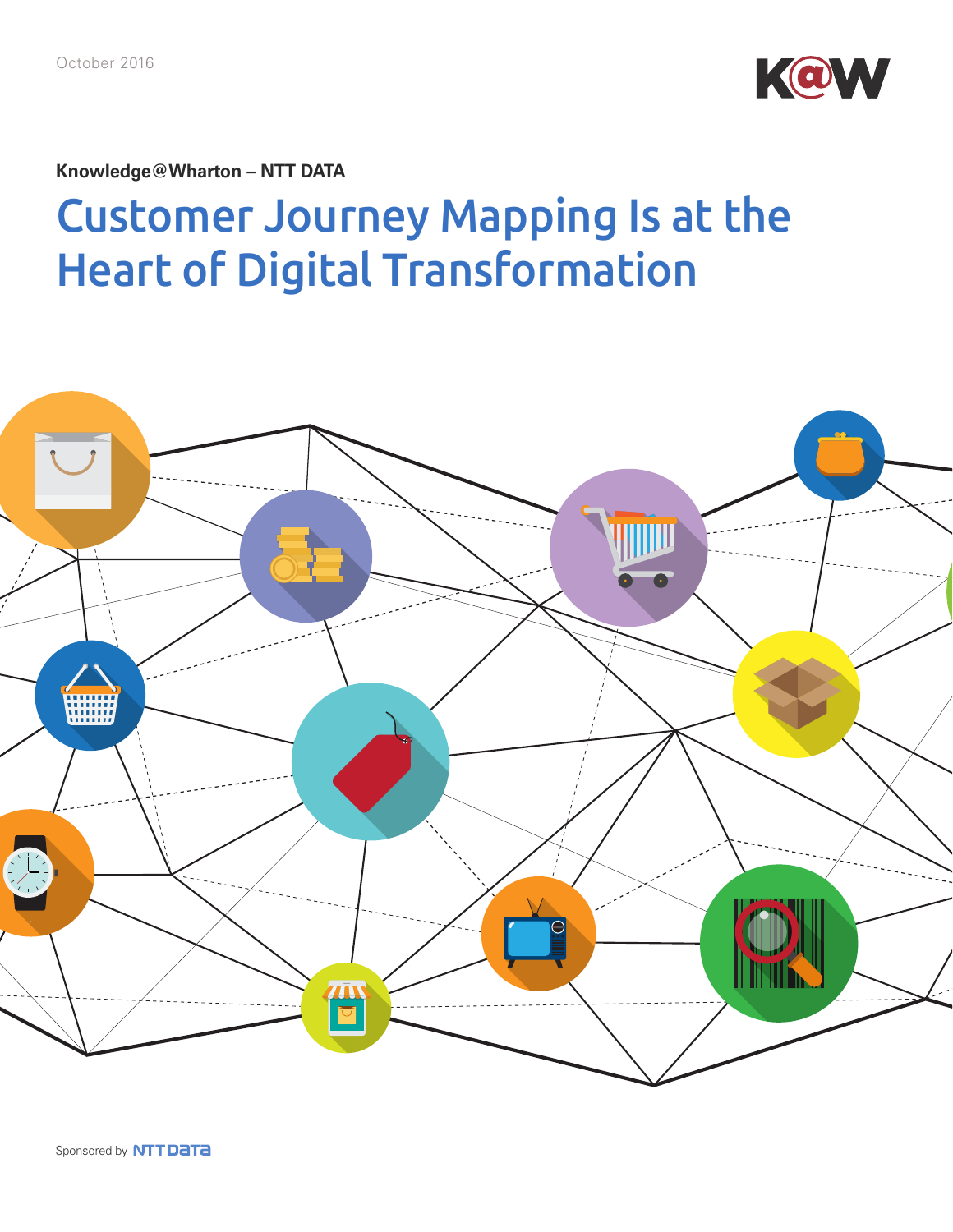#### Knowledge@Wharton – NTT DATA

# Customer Journey Mapping Is at the Heart of Digital Transformation

Digital technologies such as analytics, mobility, social networks, cloud computing and the Internet of Things are making old ways of working redundant and forcing companies to transform. According to Raman Sapra, vice president and global head of NTT DATA, the best way to leverage digital is to take a comprehensive rather than a piecemeal approach. And a key tool to achieve this is customer journey mapping, where powerful new data collection and analytics tools are helping to provide deeper insights to fuel performance. In this paper, experts from Wharton and NTT DATA examine how this mapping is at the heart of digital transformation.

Companies such as Uber, Spotify and Airbnb are disrupting their industries. Take Uber. The popular taxi-hailing app does not own any vehicles and yet provides transportation to some 8 million users. Music-streaming service Spotify lets music lovers listen to a wide range of artists, yet it does not own a radio station. And Airbnb, a provider of accommodations with more than a million listings across the globe, does not own any lodgings.

These startups are leveraging new technologies to disrupt their industries while making life easier for users. But digital transformation goes deeper than simply improving the customer experience. It is also increasingly used to transform business processes and interactions within a company to keep it relevant in the digital age.

"Typically, digital is associated only with providing a superior customer experience. But digital can also help create new business models, drive operational excellence and enhance employee engagement," says Raman Sapra, vice president and global head of NTT DATA.

New digital tools are extending information collection and then helping to turn an otherwise overwhelming flood of information into actionable knowledge. For instance, telecom providers can use data analytics to help predict data loss or network deterioration, as well as prevent service disruptions. More generally, companies can use social media to connect better with their employees. Or, they can tap data analytics to make decisions faster and bring operational efficiencies.

But before embarking on a digital transformation, organizations need to first identify their business imperatives and priorities, Sapra says. They need to understand what their customers, employees, partners and other stakeholders desire. They also must identify the digital possibilities in their industry. Using these benchmarks as a foundation, organizations can tailor a digital strategy and roadmap, and then proceed to build their digital initiatives.

There is one critical tool for successful digital transformation — smart customer journey mapping. "It is at the heart of digital transformation," says Sapra. Adds Mahesh

*"Typically, digital is associated only with providing a superior customer experience. But digital can also help create new business models, drive operational excellence and enhance employee engagement."* — Raman Sapra, NTT DATA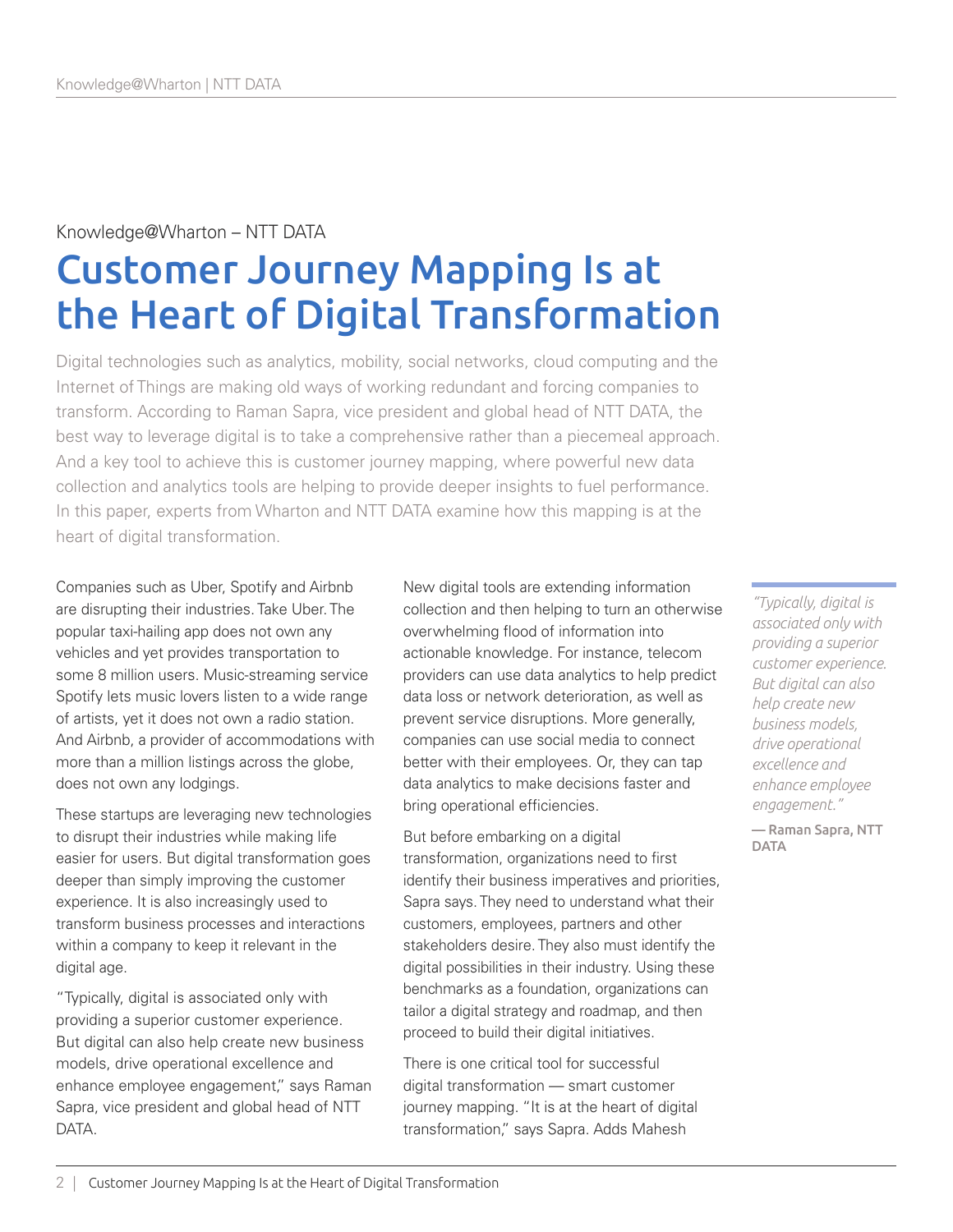Kolar, director of mobility applications at NTT DATA: "There are many different ways, like focus groups and surveys, to understand the customer journey. But we believe that customer journey mapping is vital for giving

organizations the 'Aha' moment when it comes to understanding their digital possibilities." And new digital tools are now making it possible to create a much deeper understanding of the journey.

## Points of Delight/Opportunity

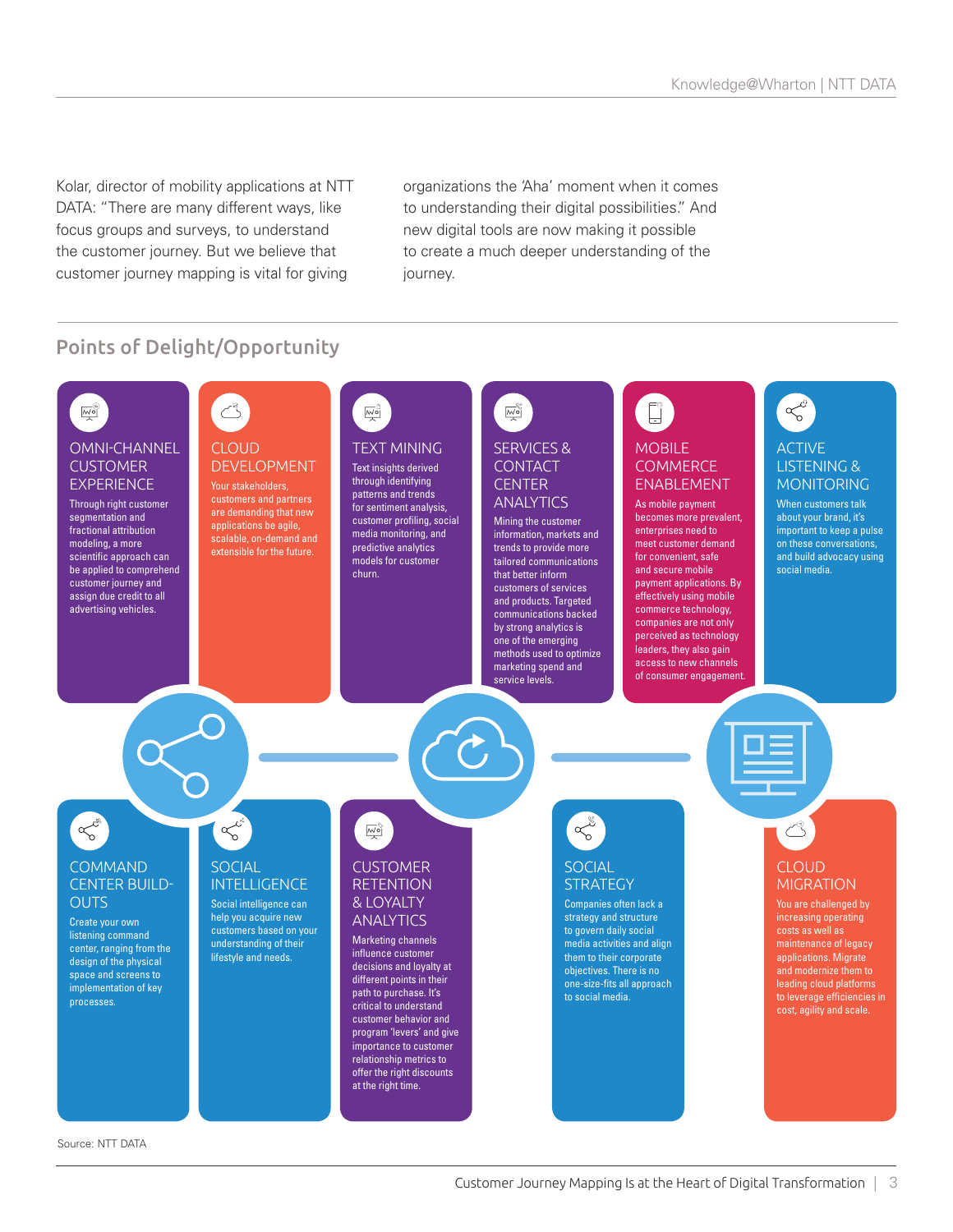# Identifying Digital Touchpoints

What exactly is customer journey mapping? "It is the definitive first step in the process of converting a current 'as-is' state to a future state that promises an enhanced customer experience," says Siddharth Gaikwad, practice head of digital experience at NTT DATA. The term "customers," he adds, does not only refer to end-users; it could be any stakeholder such as employees or partners.

"A journey map is an illustrated representation of a customer's expectations, experiences and reflections as it unfolds over time across multiple stages and touchpoints while using a product or consuming a service."

Take the booking of an airline ticket. Here, the journey mapping starts from the time the customer realizes the need to travel. It captures the customer's various expectations at that stage. It then maps their actual experience of buying the ticket and even the emotions felt after the purchase. Expectations are thus benchmarked against actual experience.

By capturing the current "as is" state of a customer's journey — in this case, the booking of an airline ticket — the map amplifies various pain points along the purchase path. For experience designers, questions that arise around the journey include the following: Do we know the customer's context? Is the information about the various options adequate or even relevant? Are there too many details to be filled out multiple times? Is the whole exercise too time-consuming? Capturing the "as is" state can also predict likely future behavior.

Thereafter, in collaboration with domain experts across different parts of the organization and its extended eco-system, and using design methods like storytelling and card sorting, the map findings are converted

into insights. Storytelling, the art of overlaying context, perspective and imagery around a user's journey, combined with card sorting, the technique of identifying mental models or patterns, become important tools in rendering the "to-be" future-state. In creating the map, the organization can use the rapidly evolving elements of digital — analytics, mobile, social, the cloud and Internet of Things — to enhance the customer experience.

"By overlaying the digital possibilities upon customer journey maps, organizations are able to better visualize which aspects of their business they should focus on, which of the new technologies they should embrace and what new business models they can create," says Gaikwad. "It helps them to realign their investments, technologies and business models so they can engage more effectively with customers, employees and partners."

[Patti Williams,](https://marketing.wharton.upenn.edu/profile/198/) a Wharton professor of marketing, points out that journeys help companies understand consumer decisionmaking. It reveals the types of information, sources, emotions and other factors that can influence them and their choices, she says.

Williams agrees that customer journey mapping is an important tool for transforming a business. "Journey mappings are deep, embedded consumer insights." Developing a multilayered understanding of consumers and how they make choices in a contextual setting "offers companies the opportunity to change practices in a way that reflects the reality of consumer decision making." Consumer journey mapping, she adds, "is at the center of all consumer-focused organizations and can transform many businesses."

And as Gaikwad points out, "very few nonconsumer-focused organizations remain out there, and they will change very soon.

*"Mapping is very difficult given the heterogeneity of all markets and [also because] the same consumer may have a totally different journey at different times because of different contexts."* — Jerry Wind,

Wharton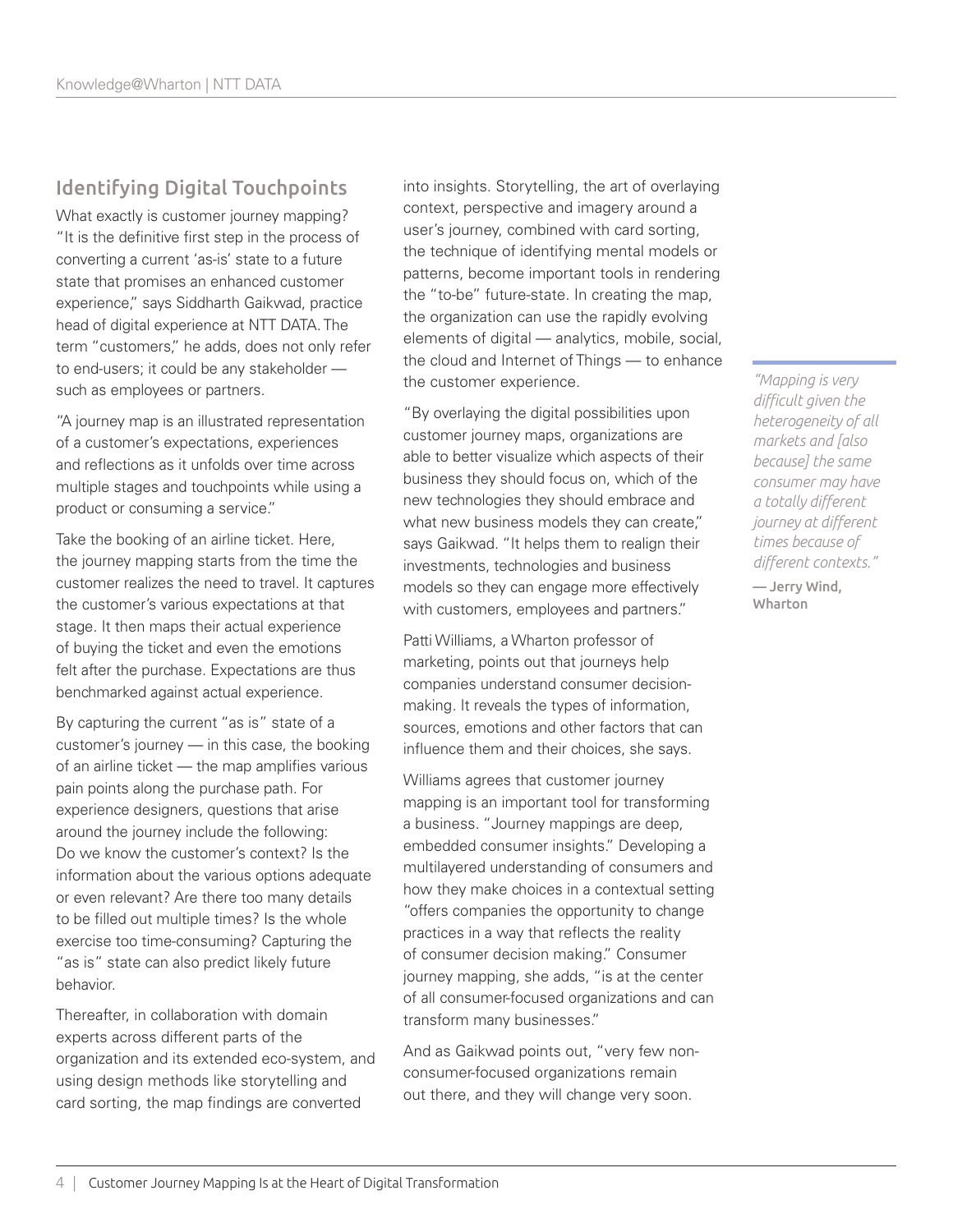Consumerization of the enterprise is driving that change."

Overly simple customer journey models, however, will likely fall short, says [Jerry \(Yoram\)](https://marketing.wharton.upenn.edu/profile/196/)  [Wind,](https://marketing.wharton.upenn.edu/profile/196/) a Wharton professor of marketing. It is crucial that mapping be dynamic. "Mapping is very difficult given the heterogeneity of all markets and [also because] the same consumer may have a totally different journey at different times because of different contexts." In the airline case, for instance, consumers could be traveling for various reasons, such as a vacation, business trip or family emergency. "Thus, most maps, unless they are dynamic and include context, can be quite misleading."

#### Value Proposition

Customer journey mapping requires design, domain and facilitation skills. Typically, a customer journey map is created by using data from primary research, such as personal interviews, focus group sessions, brainstorming and shadowing, as well as secondary research such as gathering and collaborating over information from databases within the organization, websites, social media and so on. Many digital tools are growing rapidly in sophistication and usefulness, and enhancing the value of gleaned insights.

The first step is to define the exact area — for instance, product, service and task — where the organization wants improvement, and identify the "consumer." For example, a hotel may want to improve its front desk service. Here, the "consumer" would be the customerrelations employees manning the front desk. But, if the hotel wants to enhance the selfcheck-in experience, the "consumer" would be the quests.

With the consumer defined, the user

experience team then creates a "persona" based on the customer's demographic and psychographic profile. This would include age, socioeconomic background, value systems, opinions, attitudes, lifestyle, likes and dislikes, and so on. Thereafter, this persona's journey — comprising expectations, experience and reflections — is mapped across a specific task. These insights are then converted into touchpoints —where the organization literally makes a connection to the customer, whether via desktop or mobile, or through a web site or social media.

"The curious case of the touchpoint is that it does not work without context of the consumer," says Gaikwad. This is where the new digital tools add a new dimension of value. "What better time than this digital age to mine that context — it's available on the cloud, in the devices and all over social media," he says.

In the case of guest check-in, some touchpoints suggested through journey mapping could be self-check-in hotel lobby kiosks. Based on the guests' persona and their context, the kiosk could dispense personalized, magnetic access cards with QR codes (the quick response bar code), which, when scanned, could offer personalized suggestions.

For instance, if the guest is a child, the access card could recommend relevant kid-friendly activities. For business travelers, it could offer details about convention centers and other business-related information. Kolar notes: "The key is to see how much personalization you can provide and how much of it you can contextualize around a given customer in a way that delights them, but at the same time is not intrusive."

Thus, a series of connected maps covering each phase in the customer lifecycle can give an organization complete control over their

*"A journey map is an illustrated representation of a customer's expectations, experiences and reflections as it unfolds over time across multiple stages and touchpoints while using a product or consuming a service."* — Siddharth Gaikwad, NTT DATA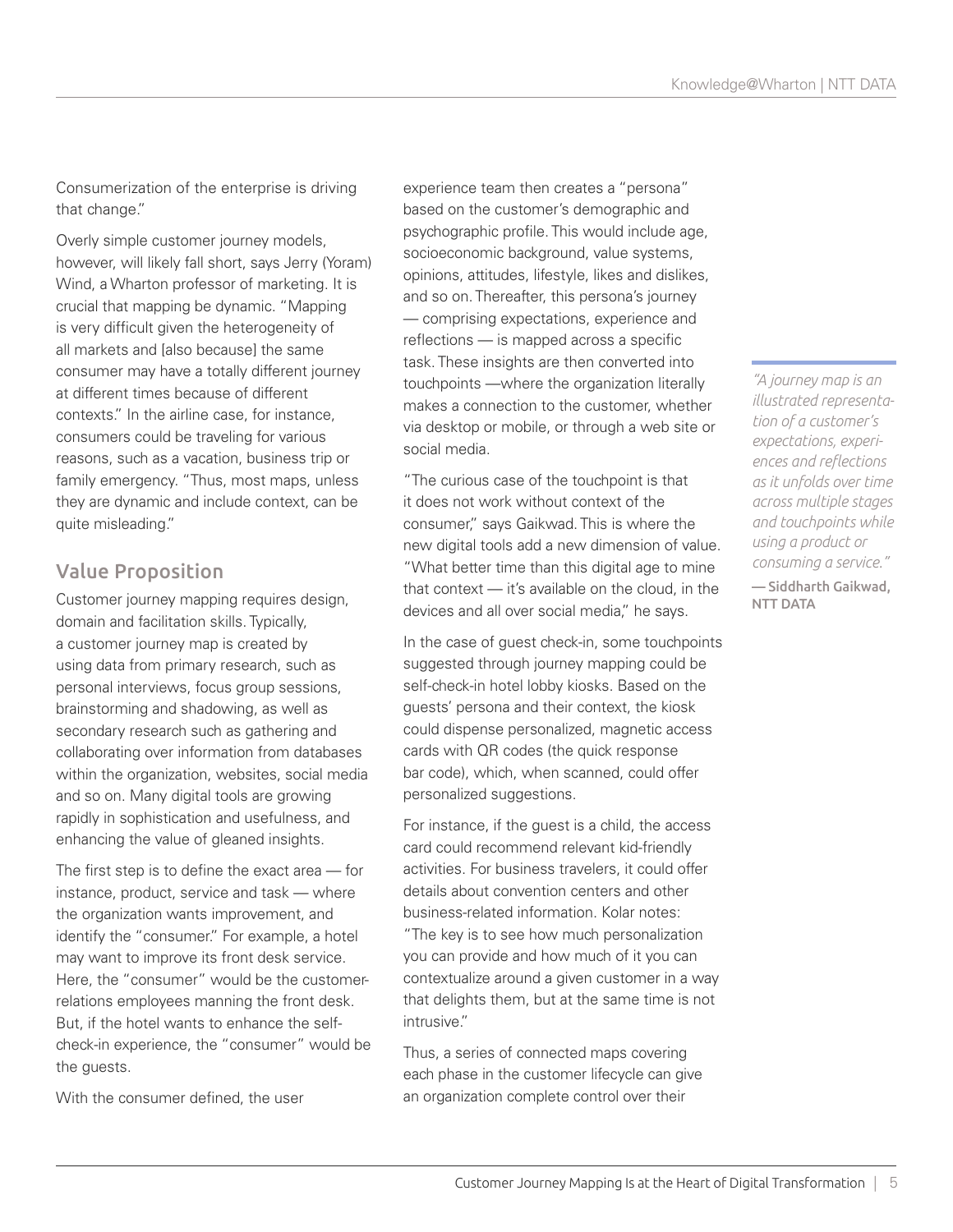capability to deliver a product or a service, Gaikwad says. In the hotel example, there could be different maps for check-in, housekeeping, concierge service, food and beverage service, and checkout. Typically, an accurate map takes up to a couple of weeks to create based on the persona, and "if done properly, it can have a shelf life of a couple of years, even in the current market where paradigm shifts are happening so regularly," he adds.

#### The Way Forward

Williams believes customer journey maps should be updated frequently and often can involve an ongoing investment. Creating a journey map is an intensive process influenced by time and materials, so "budgets influence how frequently they can realistically be done. But as changes occur, they should be updated." Williams adds that "different customer segments will have different journeys, so journeys should be understood at a segment level" as well.

One of the biggest challenges, as with so many initiatives, is getting senior management's commitment. Successful customer journey mapping takes time and close collaboration. The effectiveness of a map depends in part on how well managers engage in the map creation process and how far into the future they can project as they analyze customer insights.

While converting journey map findings into actionable insights about digital touchpoints requires senior members across functions to brainstorm together, this is often easier planned than executed. Busy executives typically are preoccupied with operations, and many organizations work in silos — so the all-important coordination can be challenging. Storytelling and card sorting come handy to motivate, incentivize and create stickiness among diverse groups to help keep on track.

## The ROI

While the value of traditional journey maps is widely accepted, there remains the issue of setting metrics for the return on investment (ROI) for the latest, digital approaches. At present, "I don't know if there is a sure way of defining a clear return on investment for customer journey mapping," says Kolar. "We think it is a powerful tool to understand the context of the users and to take them from their current state to a heightened state of customer delight." The new digital tools are helping. "With advanced analytics, the value, effectiveness and cost of an investment can be understood early on and course corrections can be made to minimize impact."

Kolar believes digital customer journey mapping is here to stay. Because of the tremendous reach of social media, a single vocal customer or employee can have a big business impact.

*"Consumer journey mapping is at the center of all consumer-focused organizations and can transform many businesses."*

— Patti Williams, Wharton

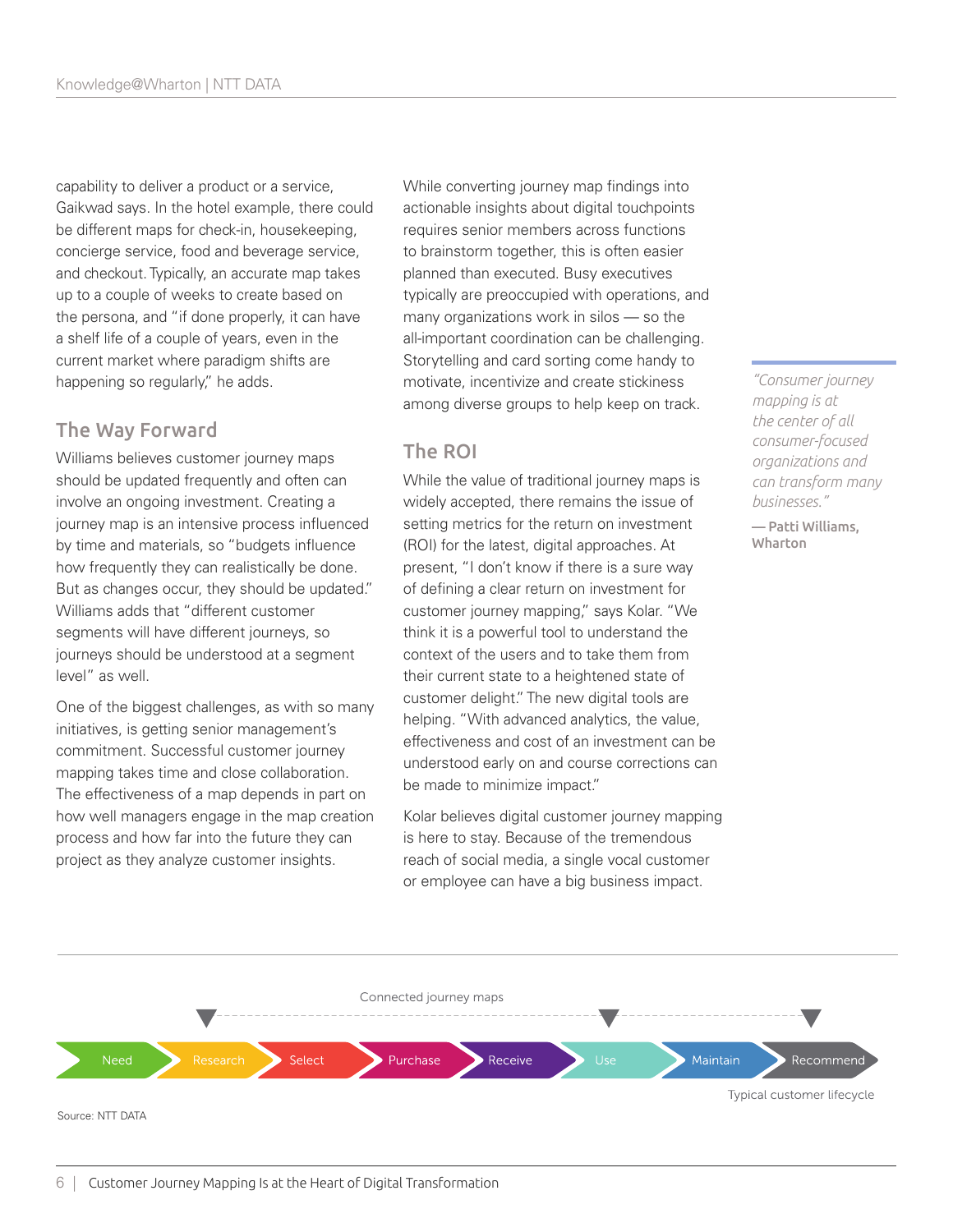This makes it all the more important for organizations to be on top of their game.

"My sense is customer journey mapping will become a mandatory tool for digital transformation. Enterprises will begin to do customer journey mapping as the first part of their planning activities."

Adds Sapra: "Most customer journeys of today are rendered as static maps. As digital tools advance even further, "I think they will become a lot more dynamic. They will become a current document that will get updated in real time in this connected world. That's when the map will become even more valuable."

## **Touchpoints**



Source: NTT DATA